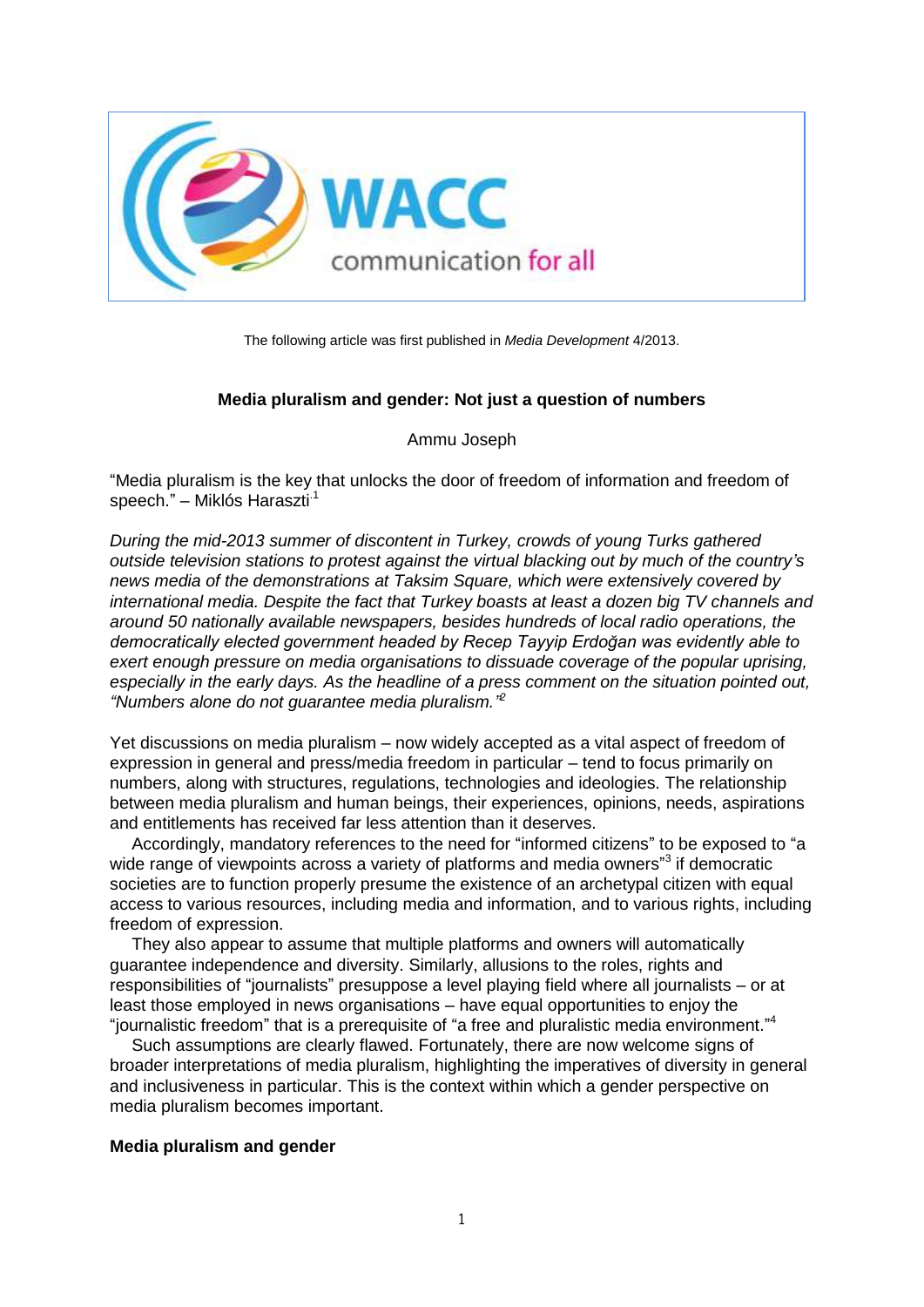The Media Institute of Southern Africa (MISA) was a front-runner among freedom of expression organisations when its 2002 gender policy explicitly stated that "gender equality is intrinsic to a pluralistic and diverse media." 5

Despite the emergence of various, increasingly holistic, conceptions of media pluralism, however, perceptions of how gender fits into the evolving scheme remain limited. For example, of the five dimensions of media pluralism identified as "risk domains" by a group of experts developing pluralism indicators, only one refers to women: cultural pluralism in the media. This is described as the presence in the media of a plurality of themes and voices, multiple opportunities for access to and participation in the media (with options for different forms of interaction), and the representation of diverse values, viewpoints and roles in the media, enabling citizens belonging to various cultural and social groups – such as national, ethnic, religious and linguistic groups, women, disabled people and sexual minorities – to recognise themselves.<sup>6</sup>

While these are, no doubt, necessary conditions for media pluralism, they may not be sufficient if pluralism is to engender an informed and empowered citizenry. A more dynamic view of media pluralism as "a normative value that refers to the distribution of communicative power in the public sphere … understood in terms of its ability to challenge inequalities and create a more democratic public sphere"<sup>7</sup> allows for a better understanding of why gender (and other socio-economic and cultural variables) needs to be factored into any assessment of media pluralism.

As Kari Karppinen has pointed out, "If media pluralism is to serve as a critical concept it must also acknowledge broader questions about the role of media with regard to the distribution of power and influence in society … Markers of plurality in the media should…rest…on the actual success of a media system in representing and giving voice to different members of society."<sup>8</sup>

## **Gender and media ownership**

It is widely recognised that ownership and control are critical aspects of media pluralism, particularly "external" aspects of pluralism (i.e. diversity across/between media enterprises). Concentration of media ownership is generally acknowledged as a threat to pluralism, allowing for the "disproportionate influence of one or few economic, social and/or political powers." <sup>9</sup> The fact that gender and power are closely linked and that lopsided gender representation can result in such disproportionate influence is rarely conceded.

The current paucity of gender-disaggregated data on media ownership reflects the limited understanding of pluralism that has prevailed so far.<sup>10</sup> But the considerable evidence that does exist of the under-representation of women in media professions (particularly in governance and decision-making positions within both management and editorial structures), as well as in media content, suggests that they are unlikely to be well-represented among owners.

## **Gender and the media workforce**

According to the High Level Group on Media Freedom and Pluralism in Europe, "the journalistic profession should … reflect the diversity in the general population and media outlets must be encouraged to reflect the diversity of the population in their newsroom and on- screen."<sup>11</sup> This requirement relates primarily to "internal" aspects of media pluralism (i.e. diversity within media enterprises).

Gender balance is an obvious prerequisite for pluralistic media reflecting the diversity of any given population. Notwithstanding the growing and visible presence of many successful, high profile and highly regarded media women, both internationally and in individual countries, recent global research covering over 500 media companies in nearly 60 countries has revealed that in most parts of the world women continue to be under-represented as professionals working in both print and broadcast media.<sup>12</sup> The picture that emerges from the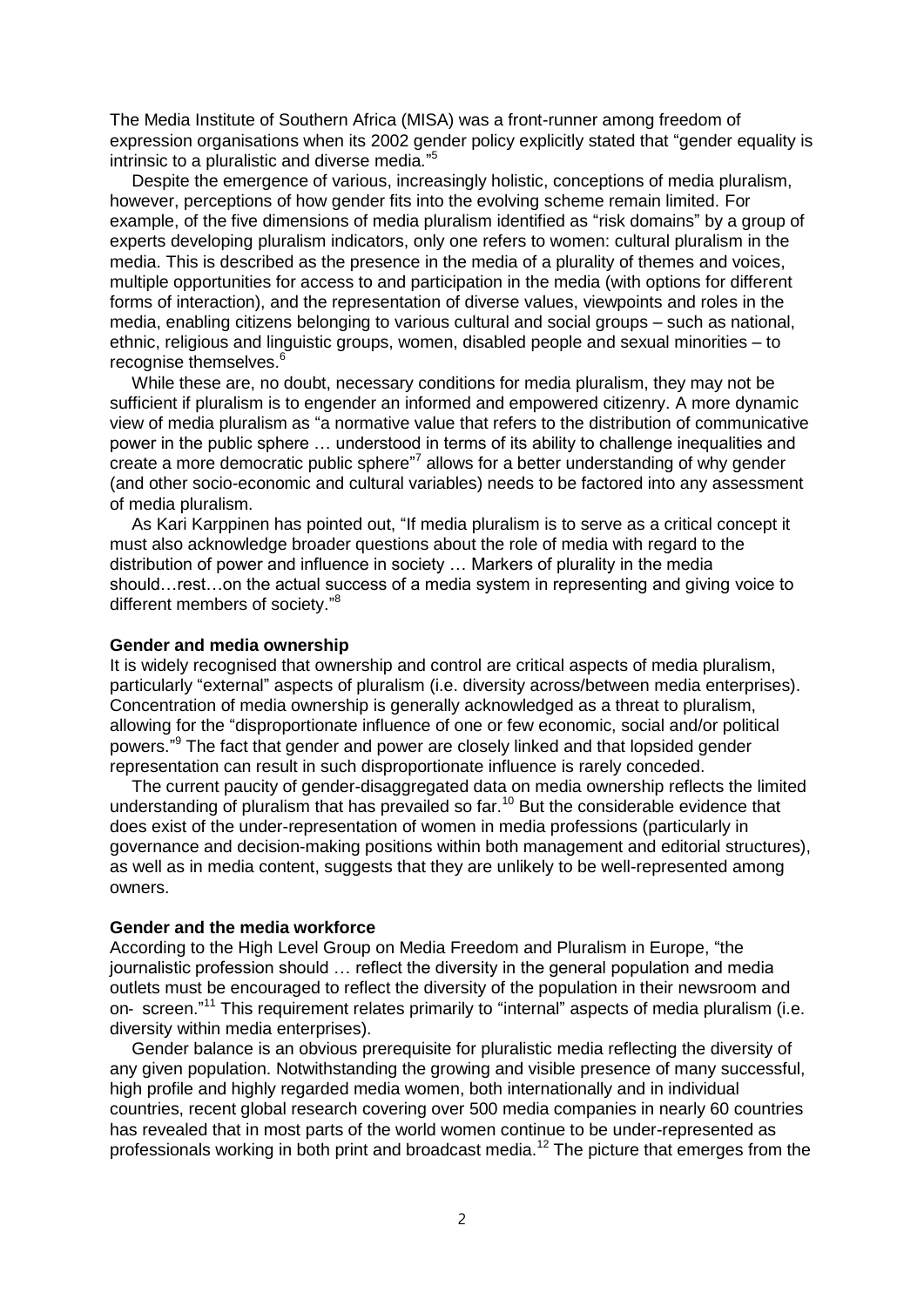only recent, extensive global study of its kind is largely corroborated by findings from separate surveys in at least one region and several nations.<sup>13</sup>

# **Gender and voice in the media**

"If media freedom provides the possibility to express oneself and to access information, then media pluralism is the degree of outreach of this freedom – i.e. the outcome being that every group in a society can enjoy this freedom."<sup>14</sup> The issue of voice refers to both external and internal aspects of pluralism, but is particularly relevant to the question of whether or not "social and political diversity are reflected in media content" through the "representation of different cultural groups in the media as well as divergent political or ideological opinions and viewpoints."<sup>15</sup>

Media pluralism is intrinsically about enabling the presence of a range of voices, values and perspectives in the media and thereby facilitating inclusive public debate, generating open discussion between various sub-groups and systems within a society, and reflecting diverse interests and concerns. This is of crucial importance because "a society's most inclusive conversations with itself are conducted through the media. If those media do not reflect society in all its facets, all its complexity, that conversation becomes distorted and simplistic in ways that nourish intolerance."<sup>16</sup>

One element of the need for diverse voices involves media professionals and the extent to which they are able to make their voices heard on a variety of events and issues. There is considerable evidence to suggest that women's voices are not proportionately heard in the media, especially on certain critical issues. Surveys in the US and UK, for example, suggest that the overwhelming majority of public voices continue to be male.<sup>17</sup>

Another component of voice concerns representation in media content as sources of news, information and opinion. Here, too, the available global data is discouraging. Despite the slow but overall steady increase in women's presence in the news over the past decade (from 17% in 1995 to 18% in 2000, 21% in 2005 and 24% in 2010), the world depicted in the news media still remains predominantly male.<sup>18</sup>

The picture is not significantly better in different parts of the world covered by the Global Media Monitoring Project.<sup>19</sup> There are bound to be honourable exceptions among individual countries, but they may merely prove the rule since the GMMP data is more or less corroborated by smaller studies across the world, both regional and national.<sup>20</sup>

# **Gender and new media**

There is widespread acceptance of the idea that the rapidly evolving media and information environment, facilitated by the apparently incessant innovations in information and communications technologies over the past couple of decades, has significantly democratised the media space. Many believe that the Internet and digital technology have breached the boundaries of availability and access to such an extent that media pluralism is no longer as vital an issue as it once was or, at least, that it is pertinent only to the "old" media, which are no longer central in the new scheme of things.

They point out that the abundance and ascendancy of bloggers, citizen journalists and social networkers have narrowed, if not eliminated, the gap between professional journalists and others using interactive, participatory new media to express themselves, report events, analyse issues and exchange views.

However, several experts are evidently not convinced that the technological and sociocultural changes in the contemporary media environment have actually led to real diversity and a meaningful plurality of voices. They acknowledge that some of the new communication technologies can and do support more diversity and pluralism than others but suggest that it is unwise, if not naïve, to assume that the Internet and other technological advances will automatically eliminate problems related to media pluralism.

According to them, the indisputable increase in new media does not guarantee pluralism, and communicative abundance alone does not make questions about the distribution of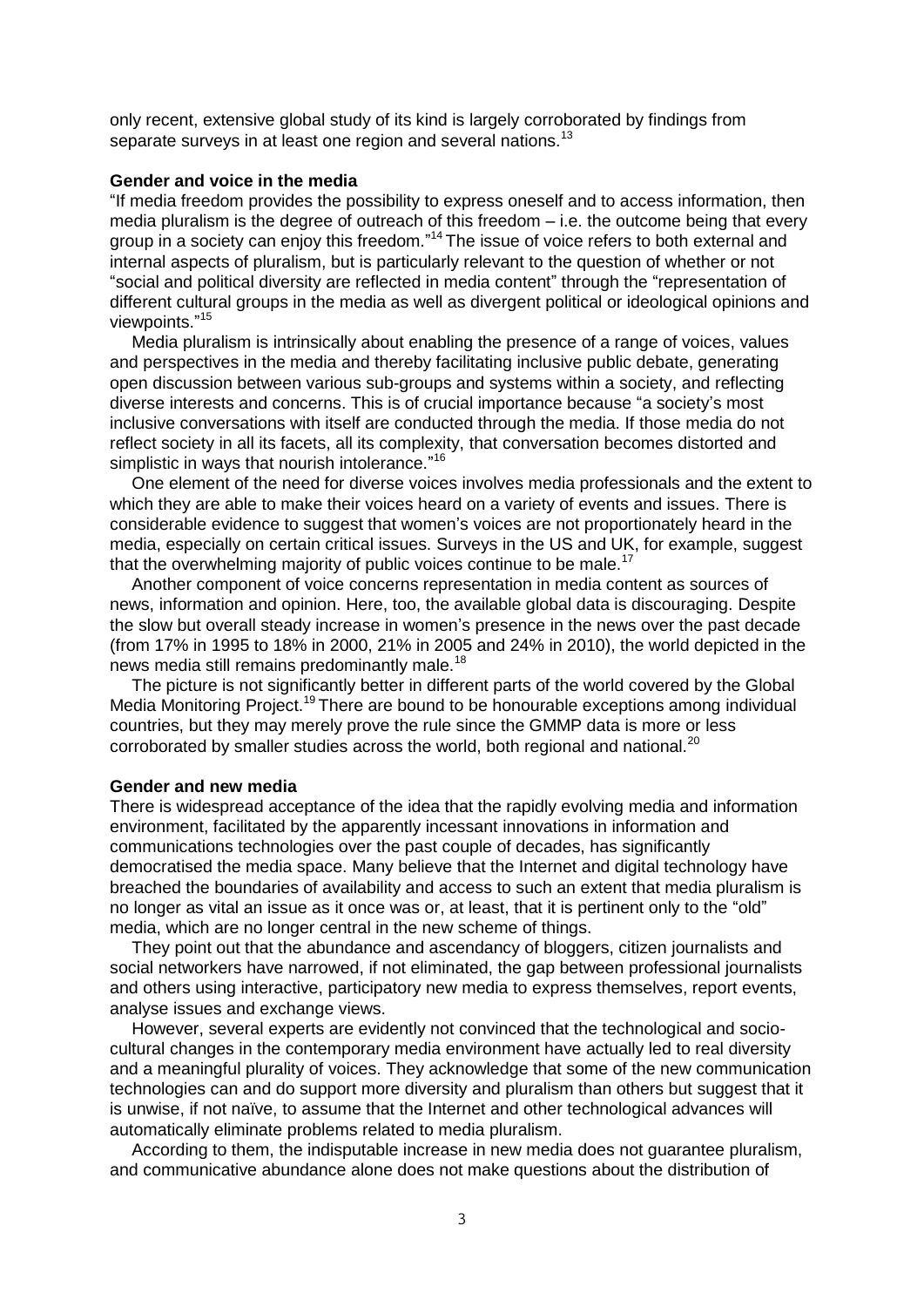communicative power and political voice obsolete – it merely reconfigures them in a more complex form. They point out that disparities in the opportunities offered by new media largely reflect previously recognised socio-economic inequalities.<sup>21</sup>

From a gender diversity standpoint, the latter stance appears to make sense, especially in view of continuing gender differences in access to information and communication technologies.<sup>22</sup> Beyond access, there are questions about the nature and perceptions of women's use of new media. While the gender gap among bloggers appears to be reducing, there seems to be a persistent gender divergence in terms of the topics covered by male and female writers even in the new media. $23$ 

And, although several studies have established women's substantial and active presence in social networks (outnumbering men in most), $^{24}$  perceptions of the relative importance of male and female social networkers seem to vary, with leading publications evidently not taking women's activities as seriously as those of men.<sup>25</sup>

The Global Media Monitoring Project 2010 included a pilot survey of Internet news which may well be the first international research on gender in online news. The findings suggest that the under-representation of women in traditional news media has been carried over into the virtual news world.<sup>26</sup> There are, of course, honourable exceptions, such as the international citizen media news site, Global Voices, which boasts equal participation by women.<sup>27</sup>

Beyond the issue of representation among users and sources, there are growing concerns about new hierarchies of power and forms of concentration that are specific to the new media. Several critics call attention to the fact that, despite all the diversity, plenitude and complexity, concerns about concentration of power and homogenisation of content have not actually disappeared. According to them, even if in principle the Internet provides an almost infinite diversity of voices and greatly expands the number of information sources, in practice the structure of the medium tends to create a high degree of concentration of content among a small handful of sites.<sup>28</sup>

According to an independent policy report commissioned by the European Union, "It is a fact that while the new technologies lower the entry barriers, thus facilitating the entry of new players, their real impact on media pluralism is still questionable."<sup>29</sup>

This does not mean that the democratic potential of the Internet and the many opportunities it offers can or should be discounted, let alone dismissed. However, it is clearly important to examine closely what the Internet means for media pluralism and how media pluralism can be protected and promoted through the Internet. This appears to be a crucial issue to scrutinise through a gender lens, too.

# **Gender and alternative media**

Women have historically created and creatively used alternative media, at least partly because of the hurdles in their path to accessing "mainstream" media. Feminist media, specifically designed to serve as spaces enabling women to share experiences, information and opinion on events and issues of special relevance and importance to them, have flourished in many parts of the world in different languages and forms since the 1970s. Print, radio and, more recently, the Internet have all been effectively utilised to establish such parallel forums. Some have been more successful than others, some have survived longer than others, but all of them have played an important role in providing platforms for women to express themselves and their concerns – as long as they were independently established and autonomously run by women.

The importance of ownership and control even within alternative media is brought home by the experience of community radio in some parts of the world. Community radio is widely seen as one of the most inclusive of media, which has enabled a range of women (including poor, illiterate, rural women) in several countries to exercise their communication rights.

Even so, in 1990, women involved in the World Association of Community Radio Broadcasters (AMARC), who felt the need for a parallel forum within the organisation to push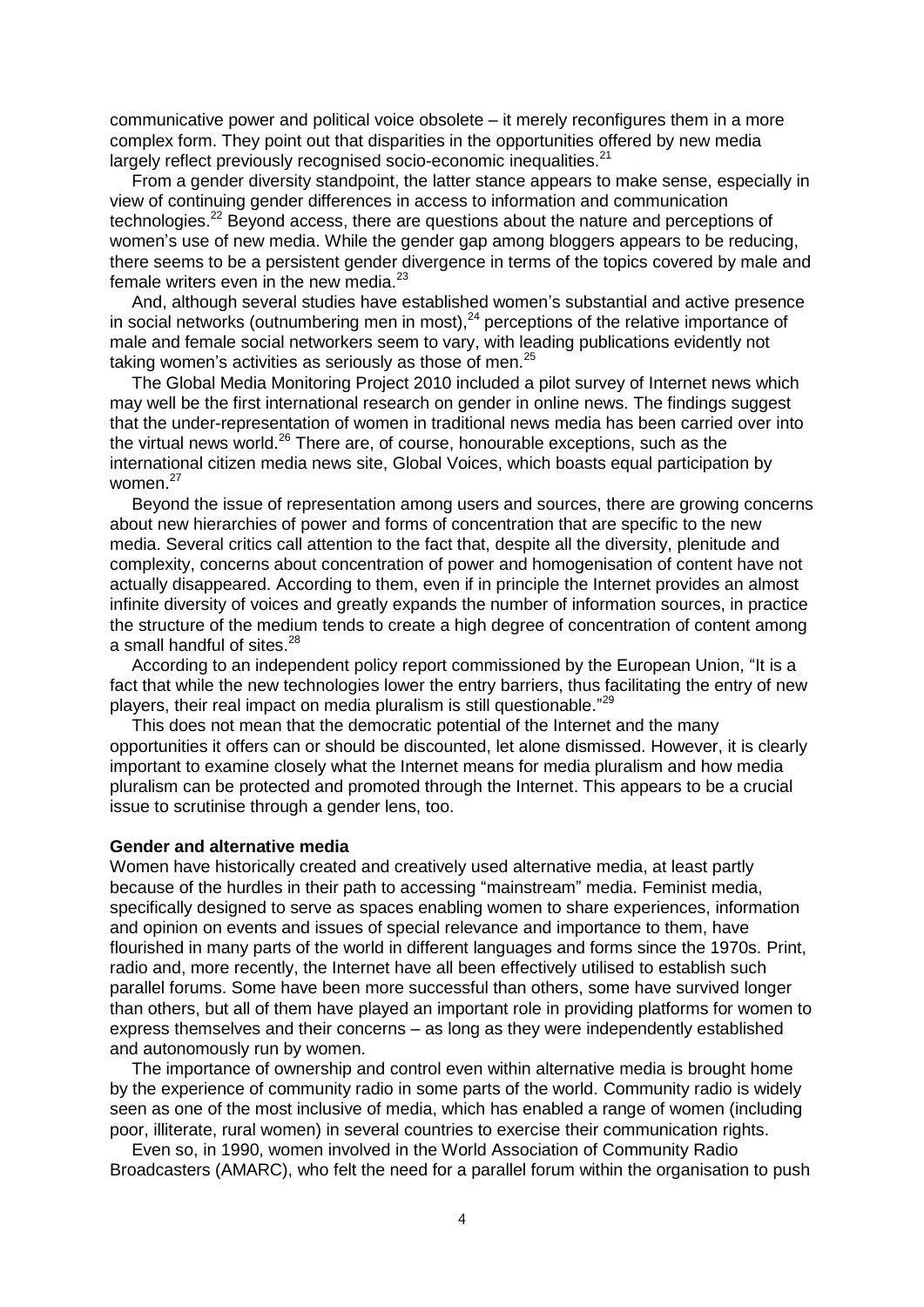for a stronger and more equal role for women within the emerging community radio movement, set up the Women's International Network (WIN). After a WIN survey revealed that women were relatively marginalised at the decision-making levels in the community radio sector, a gender policy for community radio was adopted by AMARC in 2010 and efforts to promote the equal participation of women and men are continuing.<sup>30</sup>

# **Conclusion**

If media pluralism is understood as "the scope for a wide range of social, political and cultural values, opinions, information and interests to find expression through the media," efforts to monitor and evaluate the state of media pluralism must factor gender – and other, often cross-cutting, socio-economic and cultural factors (such as class, caste/race/ethnicity and creed) – into the equation.

The gender dimensions of media pluralism need to be officially recognised as a crucial aspect of freedom of expression and media development if "the fair and diverse representation of and expression by … various cultural and social groups, including ethnic, linguistic, national and religious minorities, disabled people, women and sexual minorities, in the media"<sup>31</sup> is to become reality.

It is axiomatic that media pluralism will be achieved only when the media environment not only offers "a wide range of views and opinions" but also reflects "the diversity of a country's population" <sup>32</sup> in terms of ownership, personnel and content.

*This article is partly based on research done for a chapter on gender and media pluralism in the UNESCO report on World Trends in Freedom of Expression and Media Development scheduled to be released in November 2013.*

## **Notes**

- 1. Media Pluralism and Human Rights, Issue Discussion Paper (commissioned European Commissioner for Human Rights), Miklós Haraszti (former OSCE Representative on Freedom of the Media, writer, journalist, human rights advocate and university professor), 6 December 2011 [\(https://wcd.coe.int/ViewDoc.jsp?id=1881589,](https://wcd.coe.int/ViewDoc.jsp?id=1881589) accessed April 2013)
- 2. "Numbers alone do not guarantee media pluralism. Just look at Turkey," Peter Preston, The Observer, 9 June 2013 [\(http://www.theguardian.com/media/2013/jun/09/media-pluralism-turkey\)](http://www.theguardian.com/media/2013/jun/09/media-pluralism-turkey)
- 3. Measuring media plurality: Ofcom's advice to the Secretary of State for Culture, Olympics, Media and Sport, Ofcom, 19 June 2012 [\(http://stakeholders.ofcom.org.uk/binaries/consultations/measuring](http://stakeholders.ofcom.org.uk/binaries/consultations/measuring-plurality/statement/statement.pdf)[plurality/statement/statement.pdf\)](http://stakeholders.ofcom.org.uk/binaries/consultations/measuring-plurality/statement/statement.pdf)
- 4. A free and pluralistic media to sustain European democracy: Report of the High Level Group on Media Freedom and Pluralism (commissioned by European Commission), Vaira Vīķe‐Freiberga (Chair), Herta Däubler‐Gmelin, Ben Hammersley, Luís Miguel Poiares Pessoa Maduro, January 2013 [\(http://ec.europa.eu/digital-agenda/sites/digital-agenda/files/HLG%20Final%20Report.pdf\)](http://ec.europa.eu/digital-agenda/sites/digital-agenda/files/HLG%20Final%20Report.pdf)
- 5. Better Late Than Never? Audit of the Southern African Declaration on Gender and Development. Gender and the Media, Gender Links, MISA and GEMSA, *2005*
- [\(http://preditor.genderlinks.org.za/assets/articles/attachments/09290\\_audit\\_2005\\_-\\_communication-media.pdf\)](http://preditor.genderlinks.org.za/assets/articles/attachments/09290_audit_2005_-_communication-media.pdf) 6. Final Report of Independent Study on Indicators for Media Pluralism in the Member States: Towards a Risk-Based Approach, K.U. Leuven (ICRI), Jönköping International Business School – MMTC, Central European
- University CMCS, Ernst & Young Consultancy Belgium, July 2009 (Page 12)
- 7. Rethinking Media Pluralism, Kari Karppinen, Fordham University Press, New York, 2012 (quote taken from blurb on back cover)
- 8. Rethinking Media Pluralism and Communicative Abundance, Kari Karppinen, Observatorio (OBS\*) Journal 11, 2009 (available at http://obs.obercom.pt. Page 167)
- 9. European Union Competencies in Respect of Media Pluralism and Media Freedom Policy Report, Centre for Media Pluralism and Media Freedom, January 2013 [\(https://ec.europa.eu/digital-agenda/sites/digital](https://ec.europa.eu/digital-agenda/sites/digital-agenda/files/CMPFPolicyReport2013.pdf)[agenda/files/CMPFPolicyReport2013.pdf\)](https://ec.europa.eu/digital-agenda/sites/digital-agenda/files/CMPFPolicyReport2013.pdf)
- 10. For example, the United States Federal Communications Commission's November 2012 Report on Ownership of Commercial Broadcast Stations [\(http://www.fcc.gov/document/report-ownership-commercial](http://www.fcc.gov/document/report-ownership-commercial-broadcast-stations)[broadcast-stations\)](http://www.fcc.gov/document/report-ownership-commercial-broadcast-stations) revealed that women presently own majority interest in very few US broadcast stations: 6.8% of full-powered TV stations, 7.8% of AM radio stations and 5.8% of FM radio stations; they have made only small advances since 2006 – growing by 2% or less. With African Americans owning less than 3% (down from less than 5% in 2006) and Latinos owning less than 5% of any single broadcast medium, minority women are even less likely to be well represented among broadcast media owners in the US (See "Media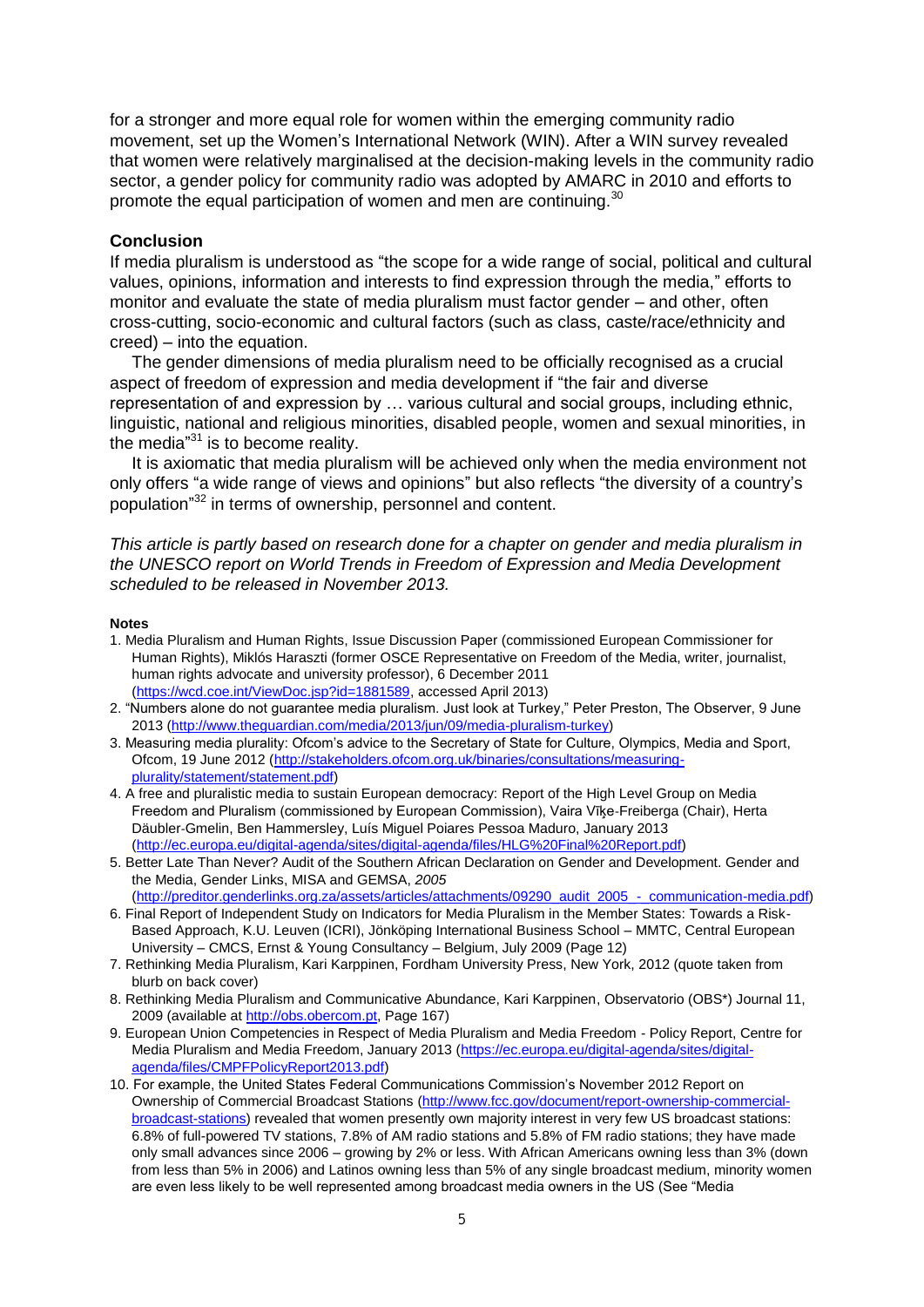Conglomeration is Women's Business: FCC Reports Female Broadcast Ownership Below 8%," Carolyn M. Byerly, Media Report to Women, Winter 2013)

- 11. A Free and Pluralistic Media to Sustain European Democracy: Report of the High Level Group on Media Freedom and Pluralism (commissioned by European Commission), Vaira Vīķe‐ Freiberga (Chair), Herta Däubler‐ Gmelin, Ben Hammersley, Luís Miguel Poiares Pessoa Maduro, January 2013 [\(http://ec.europa.eu/digital-agenda/sites/digital-agenda/files/HLG%20Final%20Report.pdf\)](http://ec.europa.eu/digital-agenda/sites/digital-agenda/files/HLG%20Final%20Report.pdf)
- 12. Global Report on the Status of Women in News Media, Carolyn M. Byerly, International Women's Media Foundation, Washington, 2011 [\(http://iwmf.org/pdfs/IWMF-Global-Report-Summary.pdf\)](http://iwmf.org/pdfs/IWMF-Global-Report-Summary.pdf)
- 13. Glass Ceilings: Women and Men in Southern Africa Media, Pat Made and Colleen Lowe Morna (eds.), Gender Links, Johannesburg, 2009 [\(http://www.genderlinks.org.za/article/glass-ceilings-women-and-men-in](http://www.genderlinks.org.za/article/glass-ceilings-women-and-men-in-southern-african-media-2009-08-04)[southern-african-media-2009-08-04\)](http://www.genderlinks.org.za/article/glass-ceilings-women-and-men-in-southern-african-media-2009-08-04); Gender and Media Progress Study Southern Africa, Colleen Lowe Morna, Thabani Mpofu and Danny Glenwright, Gender Links, Johannesburg, October 2010 [\(http://www.genderlinks.org.za/article/gender-and-media-progress-study-southern-africa-2010-10-06\)](http://www.genderlinks.org.za/article/gender-and-media-progress-study-southern-africa-2010-10-06); Glass Ceilings: Women and Men in the South African Media, Colleen Lowe Morna and Kubi Rama (eds.), Gender Links, Johannesburg, 2009 [\(http://www.genderlinks.org.za/article/glass-ceiling-report-south-africa-2009-08-07\)](http://www.genderlinks.org.za/article/glass-ceiling-report-south-africa-2009-08-07) - The Southern Africa survey did not take race into account since the issue is not relevant across the region; Percent of women in newsrooms unchanged in latest ASNE Newsroom Census (report on the American Society of News Editors' 2012 Newsroom Census), Jasmine Linabary, The Gender Report, 7 April 2012 [\(http://genderreport.com/2012/04/07/percent-of-women-in-newsrooms-unchanged-in-latest-asne-newsroom](http://genderreport.com/2012/04/07/percent-of-women-in-newsrooms-unchanged-in-latest-asne-newsroom-census/)[census/\)](http://genderreport.com/2012/04/07/percent-of-women-in-newsrooms-unchanged-in-latest-asne-newsroom-census/); 2012 TV and Radio News Staffing and Profitability Survey, Radio Television Digital News Association – quoted in Status of Women in US Media 2013, Diana Mitsu Klos, Women's Media Center, New York [\(http://wmc.3cdn.net/51113ed5df3e0d0b79\\_zzzm6go0b.pdf\)](http://wmc.3cdn.net/51113ed5df3e0d0b79_zzzm6go0b.pdf); Sex & Power: Who Runs Britain?, Centre for Women & Democracy/Counting Women In coalition, 2013 [\(http://www.countingwomenin.org/wp](http://www.countingwomenin.org/wp-content/uploads/2013/02/Sex-and-Power-2013-FINALv2.-pdf.pdf)[content/uploads/2013/02/Sex-and-Power-2013-FINALv2.-pdf.pdf\)](http://www.countingwomenin.org/wp-content/uploads/2013/02/Sex-and-Power-2013-FINALv2.-pdf.pdf), Pages 24, 37-38; Women hold fewer than third of top jobs - BBC research, Gerry Holt, BBC News, 29 May 2012 [\(http://www.bbc.co.uk/news/uk-](http://www.bbc.co.uk/news/uk-18187449)[18187449\)](http://www.bbc.co.uk/news/uk-18187449)
- 14. European Union Competencies in Respect of Media Pluralism and Media Freedom Policy Report, Centre for Media Pluralism and Media Freedom, January 2013 [\(https://ec.europa.eu/digital-agenda/sites/digital](https://ec.europa.eu/digital-agenda/sites/digital-agenda/files/CMPFPolicyReport2013.pdf)[agenda/files/CMPFPolicyReport2013.pdf\)](https://ec.europa.eu/digital-agenda/sites/digital-agenda/files/CMPFPolicyReport2013.pdf)
- 15. The Concept of Pluralism: Media Diversity, Commissariaat voor de Media, The Netherlands [\(http://www.cvdm.nl/content.jsp?objectid=11605\)](http://www.cvdm.nl/content.jsp?objectid=11605)
- 16. Protecting Media Pluralism In Europe, Mark Thompson, Open Society Foundations, 18 December 2012 [\(http://www.opensocietyfoundations.org/voices/protecting-media-pluralism-europe\)](http://www.opensocietyfoundations.org/voices/protecting-media-pluralism-europe)
- 17. The Byline Survey Report, 2012: Who Narrates the World?, Taryn Yaeger, The Byline Blog [\(http://theopedproject.wordpress.com/2012/05/28/the-byline-survey-2011/\)](http://theopedproject.wordpress.com/2012/05/28/the-byline-survey-2011/)**;** Men are Telling the Stories of Election 2012, 4<sup>th</sup> Estate, August 28, 2012 [\(http://election2012.4thestate.net/men-are-telling-the-stories-of](http://election2012.4thestate.net/men-are-telling-the-stories-of-election-2012/)[election-2012/\)](http://election2012.4thestate.net/men-are-telling-the-stories-of-election-2012/)**;** Seen but Not Heard: How Women Make Front Page News, Fiona Bawdon et al, Women in Journalism, 15 October 2012 [\(http://womeninjournalism.co.uk/wp](http://womeninjournalism.co.uk/wp-content/uploads/2012/10/Seen_but_not_heard.pdf)[content/uploads/2012/10/Seen\\_but\\_not\\_heard.pdf\)](http://womeninjournalism.co.uk/wp-content/uploads/2012/10/Seen_but_not_heard.pdf)**;** Why is British Public Life Dominated by Men?, Kira Cochrane, The Guardian, 4 December 2011 [\(http://www.guardian.co.uk/lifeandstyle/2011/dec/04/why-british](http://www.guardian.co.uk/lifeandstyle/2011/dec/04/why-british-public-life-dominated-men)[public-life-dominated-men\)](http://www.guardian.co.uk/lifeandstyle/2011/dec/04/why-british-public-life-dominated-men)**;** Data Science for Gender Equality: Monitoring Women's Voices in the News, J. Nathan Matias, MIT Media Lab Center for Civic Media, 7 September 2012 [\(http://civic.mit.edu/blog/natematias/data-science-for-gender-equality-monitoring-womens-voices-in-the-news\)](http://civic.mit.edu/blog/natematias/data-science-for-gender-equality-monitoring-womens-voices-in-the-news)
- 18. Who Makes the News? Global Media Monitoring Project 2010, World Association for Christian Communication (2010a), September 2010, [\(http://whomakesthenews.org/images/stories/website/gmmp\\_reports/2010/global/gmmp\\_global\\_report\\_en.pdf\)](http://whomakesthenews.org/images/stories/website/gmmp_reports/2010/global/gmmp_global_report_en.pdf) ; Who Makes the News? Global Media Monitoring Project 2005, World Association for Christian Communication, 2005, [\(http://www.whomakesthenews.org/images/stories/website/gmmp\\_reports/2005/gmmp](http://www.whomakesthenews.org/images/stories/website/gmmp_reports/2005/gmmp-report-en-2005.pdf)[report-en-2005.pdf\)](http://www.whomakesthenews.org/images/stories/website/gmmp_reports/2005/gmmp-report-en-2005.pdf); Who Makes the News? Global Media Monitoring Project 2000, World Association for Christian Communication, 2000 [\(http://www.whomakesthenews.org/reports/global-media-monitoring-project-](http://www.whomakesthenews.org/reports/global-media-monitoring-project-2000.html)[2000.html\)](http://www.whomakesthenews.org/reports/global-media-monitoring-project-2000.html)
- 19. The regional and reports of the GMMP 2010 are available here: [http://www.whomakesthenews.org/gmmp-](http://www.whomakesthenews.org/gmmp-2010-reports.html)[2010-reports.html](http://www.whomakesthenews.org/gmmp-2010-reports.html)
- 20. Gender and Media Progress Study Southern Africa, Colleen Lowe Morna, Thabani Mpofu and Danny Glenwright, Gender Links, Johannesburg, October 2010 [\(http://www.genderlinks.org.za/article/gender-and](http://www.genderlinks.org.za/article/gender-and-media-progress-study-southern-africa-2010-10-06)[media-progress-study-southern-africa-2010-10-06\)](http://www.genderlinks.org.za/article/gender-and-media-progress-study-southern-africa-2010-10-06); Men Rule Media Coverage of Women's News, Abigail Pesta, The Daily Beast, 31 May 2012 [\(http://www.thedailybeast.com/articles/2012/05/31/men-rule-media](http://www.thedailybeast.com/articles/2012/05/31/men-rule-media-coverage-of-women-s-news.html)[coverage-of-women-s-news.html\)](http://www.thedailybeast.com/articles/2012/05/31/men-rule-media-coverage-of-women-s-news.html); Silenced: Gender Gap in the 2012 Election Coverage, The 4<sup>th</sup> Estate, Montpelier, 2012 [\(http://www.4thestate.net/female-voices-in-media-infographic/\)](http://www.4thestate.net/female-voices-in-media-infographic/); Seen but Not Heard: How Women Make Front Page News, Fiona Bawdon et al, Women in Journalism, 15 October 2012 [\(http://womeninjournalism.co.uk/wp-content/uploads/2012/10/Seen\\_but\\_not\\_heard.pdf\)](http://womeninjournalism.co.uk/wp-content/uploads/2012/10/Seen_but_not_heard.pdf); Report 1: Media Diversity During Egypt's Parliamentary Elections (November-December 2011), Dr. Rasha Abdulla, Media Diversity Institute [\(http://media-diversity.org/en/additional-](http://media-diversity.org/en/additional-files/documents/News%20Documents/MDI_Media_Monitoring_Report_1_EN.pdf)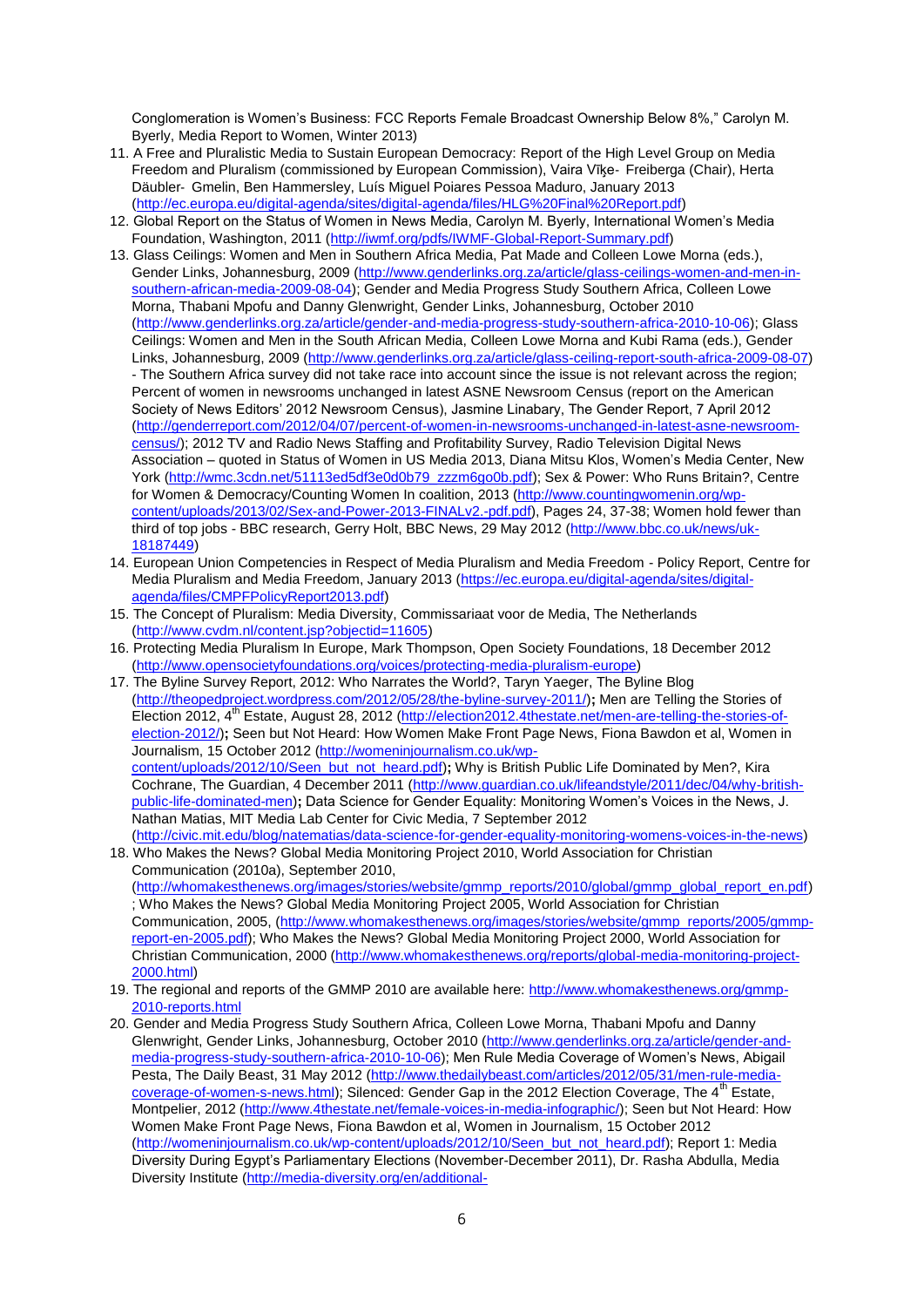files/documents/News%20Documents/MDI\_Media\_Monitoring\_Report\_1\_EN.pdf): Diversity Observatory Report 2: Media Diversity During Egypt's Presidential Elections (May-June 2012), Dr. Rasha Abdulla, Media Diversity Institute [\(http://media-diversity.org/en/additional-](http://media-diversity.org/en/additional-files/MDI_Egypt_Media_Monitoring_Report_2_with_Introduction.pdf)

[files/MDI\\_Egypt\\_Media\\_Monitoring\\_Report\\_2\\_with\\_Introduction.pdf\)](http://media-diversity.org/en/additional-files/MDI_Egypt_Media_Monitoring_Report_2_with_Introduction.pdf); Diversity Observatory Report 3: Media Diversity during Egypt's Constitutional Referendum (November-December 2012), Dr. Rasha Abdulla, Media Diversity Institute, 12 February 2013 [\(http://media-diversity.org/en/additional-files/documents/b-studies](http://media-diversity.org/en/additional-files/documents/b-studies-reports/MDI%20Diversity%20Observatory%20Report%203.pdf)[reports/MDI%20Diversity%20Observatory%20Report%203.pdf\)](http://media-diversity.org/en/additional-files/documents/b-studies-reports/MDI%20Diversity%20Observatory%20Report%203.pdf)

- 21. Rethinking Media Pluralism and Communicative Abundance, Kari Karppinen, Observatorio (OBS\*) Journal 11, 2009 (available a[t http://obs.obercom.pt\)](http://obs.obercom.pt/)
- 22. Gender Equity and the Media (with reference to HIV/AIDS), Warren Feek, The Communication Initiative paper presented at the 57<sup>th</sup> Session of the United Nations Commission on the Status of Women, New York, March 2013 [\(http://www.un.org/womenwatch/daw/csw/csw57/panels/panel4-warren-feek.pdf\)](http://www.un.org/womenwatch/daw/csw/csw57/panels/panel4-warren-feek.pdf)
- 23. State of the Blogosphere (2004-2011), Technorati [\(http://technorati.com/state-of-the-blogosphere/\)](http://technorati.com/state-of-the-blogosphere/); The Byline Survey Report, 2012: Who Narrates the World?, Taryn Yaeger, The Byline Blog [\(http://theopedproject.wordpress.com/2012/05/28/the-byline-survey-2011/\)](http://theopedproject.wordpress.com/2012/05/28/the-byline-survey-2011/); Sex & Power: Who Runs Britain?, Centre for Women & Democracy/Counting Women In coalition, 2013 [\(http://www.countingwomenin.org/wp](http://www.countingwomenin.org/wp-content/uploads/2013/02/Sex-and-Power-2013-FINALv2.-pdf.pdf)[content/uploads/2013/02/Sex-and-Power-2013-FINALv2.-pdf.pdf\)](http://www.countingwomenin.org/wp-content/uploads/2013/02/Sex-and-Power-2013-FINALv2.-pdf.pdf)
- 24. 65% of online adults use social networking sites, Mary Madden and Kathryn Zickuhr, Pew Research Center, Washington DC, 26 August 2011 [\(http://www.pewinternet.org/~/media/files/reports/2011/pip-sns-update-](http://www.pewinternet.org/~/media/files/reports/2011/pip-sns-update-2011.pdf)[2011.pdf\)](http://www.pewinternet.org/~/media/files/reports/2011/pip-sns-update-2011.pdf); Report: Social network demographics in 2012, Pingdom [\(http://royal.pingdom.com/2012/08/21/report-social-network-demographics-in-2012/\)](http://royal.pingdom.com/2012/08/21/report-social-network-demographics-in-2012/)

25. New Media's Old Problem, Natalie Kitroeff, The New York Times blog, 29 June 2012 [\(http://kristof.blogs.nytimes.com/2012/06/29/new-medias-old-problem/\)](http://kristof.blogs.nytimes.com/2012/06/29/new-medias-old-problem/); TIME's list of top Twitter users is basically a boys' club, Meg Heckman, A Site of Her Own, 25 March 2014 [\(https://megheckman.wordpress.com/2013/03/25/times-list-of-top-twitter-users-is-basically-a-boys-club/\)](https://megheckman.wordpress.com/2013/03/25/times-list-of-top-twitter-users-is-basically-a-boys-club/); James Curran and Tamara Witschge 'Liberal Dreams and the Internet', pp. 102-118 in *New Media, Old News: Journalism & Democracy in the Digital Age,* edited by Natalie Fenton, London: Sage Publications 2009. The quote is on pp 111-112.

26. Who Makes the News? Global Media Monitoring Project 2010, World Association for Christian Communication (2010a), September 2010,

[\(http://whomakesthenews.org/images/stories/website/gmmp\\_reports/2010/global/gmmp\\_global\\_report\\_en.pdf\)](http://whomakesthenews.org/images/stories/website/gmmp_reports/2010/global/gmmp_global_report_en.pdf) 27. Data on gender that will make you smile, not groan, J. Nathan Matias, Irene Ros & Adam Hyland, The

- Guardian, 8 March 2013 [\(http://www.guardian.co.uk/news/datablog/2013/mar/08/data-gender-global-voices,](http://www.guardian.co.uk/news/datablog/2013/mar/08/data-gender-global-voices) accessed April 2013)
- 28. See, for example, Rethinking Media Pluralism and Communicative Abundance, Kari Karppinen, Observatorio (OBS<sup>\*</sup>) Journal 11, 2009 (available at [http://obs.obercom.pt\)](http://obs.obercom.pt/) and statement by Anita Gurumurthy, IT for Change, at the closing ceremony of WSIS Plus 10 Review, UNESCO, 25-27 February, 2013 [\(http://www.itforchange.net/sites/default/files/ITfC/WSIS%20+%2010%20closing%20statement%20by%20Anit](http://www.itforchange.net/sites/default/files/ITfC/WSIS%20+%2010%20closing%20statement%20by%20Anita%20G.pdf) [a%20G.pdf\)](http://www.itforchange.net/sites/default/files/ITfC/WSIS%20+%2010%20closing%20statement%20by%20Anita%20G.pdf)
- 29. European Union Competencies in Respect of Media Pluralism and Media Freedom Policy Report, Centre for Media Pluralism and Media Freedom, January 2013 [\(https://ec.europa.eu/digital-agenda/sites/digital](https://ec.europa.eu/digital-agenda/sites/digital-agenda/files/CMPFPolicyReport2013.pdf)[agenda/files/CMPFPolicyReport2013.pdf\)](https://ec.europa.eu/digital-agenda/sites/digital-agenda/files/CMPFPolicyReport2013.pdf)
- 30. A Journey towards Gender Equality, Bianca Miglioretto, AMARC-WIN Asia Pacific, in EduComm Asia, Commonwealth Educational Media Centre for Asia, Vol. 17, No. 2, April 2013 [\(http://cemca.org.in/ckfinder/userfiles/files/EduComm%20Asia%20Newsletter%20April%202013%20Low.pdf\)](http://cemca.org.in/ckfinder/userfiles/files/EduComm%20Asia%20Newsletter%20April%202013%20Low.pdf); in e-mail communication to this writer, dated 15 April, Bianca Miglioretto indicated that she is "quite positive that the picture would look slightly different today," thanks in part to various affirmative activities undertaken since the survey was conducted (in 2006) and the adoption of the AMARC Gender Policy in 2010. AMARC-WIN AP is currently conducting a new survey which will allow for comparison and measurement of developments over the past six years. The results are expected by December 2013.
- 31. Final Report of Independent Study on Indicators for Media Pluralism in the Member States: Towards a Risk-Based Approach, K.U. Leuven (ICRI), Jönköping International Business School – MMTC, Central European University – CMCS, Ernst & Young Consultancy – Belgium, July 2009
- 32. A Free and Pluralistic Media to Sustain European Democracy: Report of the High Level Group on Media Freedom and Pluralism (commissioned by European Commission), Vaira Vīķe‐ Freiberga (Chair), Herta Däubler‐ Gmelin, Ben Hammersley, Luís Miguel Poiares Pessoa Maduro, January 2013 [\(http://ec.europa.eu/digital-agenda/sites/digital-agenda/files/HLG%20Final%20Report.pdf\)](http://ec.europa.eu/digital-agenda/sites/digital-agenda/files/HLG%20Final%20Report.pdf)

Ammu Joseph is an independent journalist and author based in Bangalore (India), writing primarily on issues relating to gender, human development and the media. She contributes to a number of mainstream publications and web-based media. Among her publications are six books: *Whose News? The Media and Women's Issues; Women in Journalism: Making News; Storylines: Conversations with Women Writers; Just Between Us: Women Speak about their Writing; Interior Decoration: Poems by 54 Women in 10 Languages; Terror, Counter-Terror:*